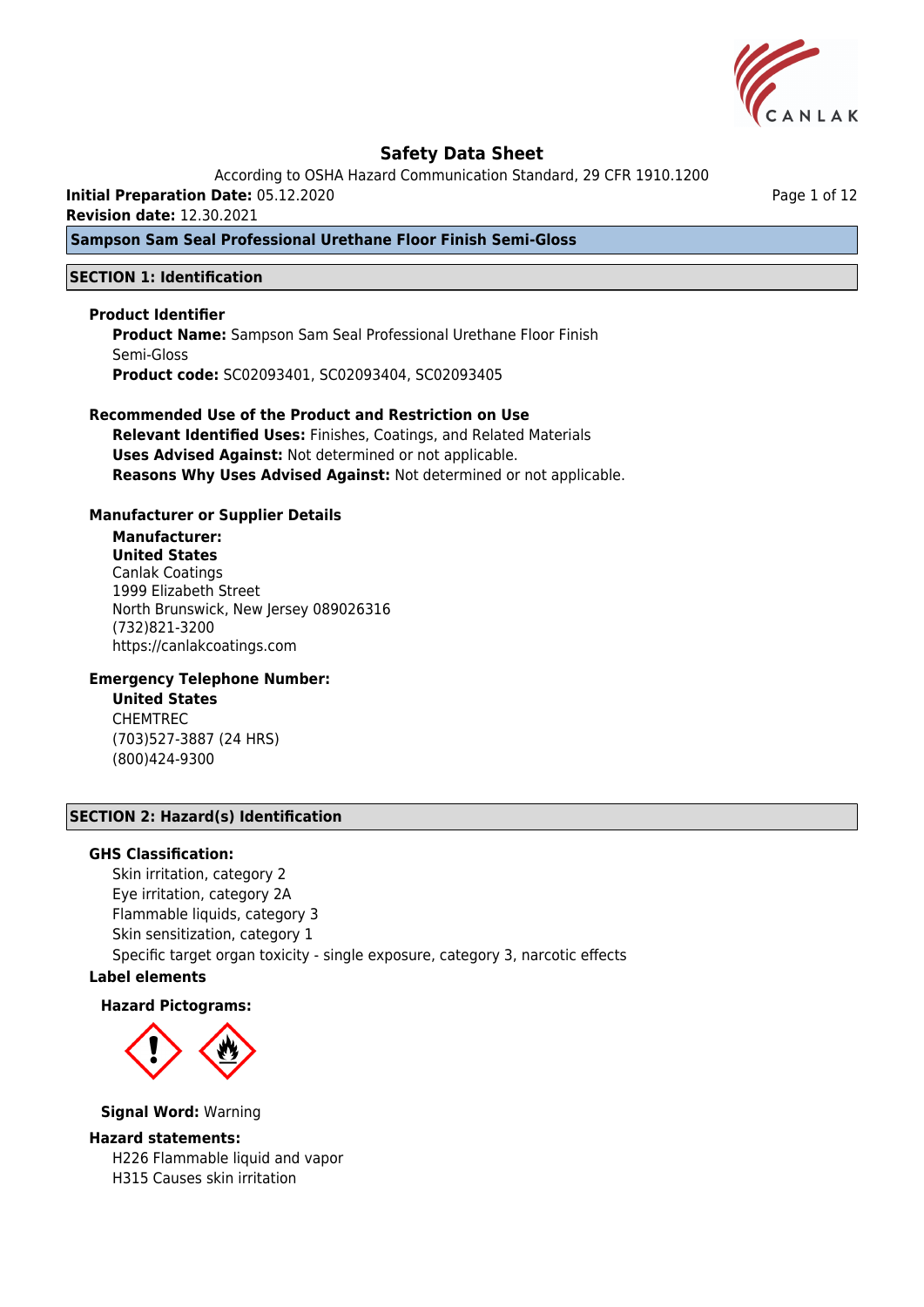According to OSHA Hazard Communication Standard, 29 CFR 1910.1200

**Initial Preparation Date:** 05.12.2020

**Revision date:** 12.30.2021

## **Sampson Sam Seal Professional Urethane Floor Finish Semi-Gloss**

H319 Causes serious eye irritation H317 May cause an allergic skin reaction H336 May cause drowsiness or dizziness **Precautionary Statements:** P264 Wash skin thoroughly after handling P280 Wear protective gloves/protective clothing/eye protection/face protection P210 Keep away from heat/sparks/open flames/hot surfaces. No smoking P233 Keep container tightly closed P240 Ground/bond container and receiving equipment P241 Use explosion-proof electrical/ ventilating/ lighting/.../ equipment P242 Use only non-sparking tools P243 Take precautionary measures against static discharge P261 Avoid breathing dust/fume/gas/mist/vapors/spray P272 Contaminated work clothing must not be allowed out of the workplace P271 Use only outdoors or in a well-ventilated area P302+P352 IF ON SKIN: Wash with plenty of water/ … P321 Specific treatment (see ... on this label) P332+P313 If skin irritation occurs: Get medical advice/attention P362 Take off contaminated clothing and wash it before reuse P305+P351+P338 IF IN EYES: Rinse cautiously with water for several minutes. Remove contact lenses, if present and easy to do. Continue rinsing P337+P313 If eye irritation persists: Get medical advice/attention P303+P361+P353 IF ON SKIN (or hair): Take off immediately all contaminated clothing. Rinse skin with water/shower P370+P378 In case of fire: Use ... to extinguish P333+P313 If skin irritation or rash occurs: Get medical advice/attention P363 Wash contaminated clothing before reuse P304+P340 IF INHALED: Remove victim to fresh air and keep at rest in a position comfortable for breathing P312 Call a POISON CENTER/doctor/.../if you feel unwell P403+P235 Store in a well-ventilated place. Keep cool P403+P233 Store in a well-ventilated place. Keep container tightly closed P405 Store locked up P501 Dispose of contents/container to… **Hazards Not Otherwise Classified:** None

## **SECTION 3: Composition/Information on Ingredients**

| <b>Identification</b>     | <b>Name</b>                                 | Weight % |
|---------------------------|---------------------------------------------|----------|
| CAS Number:<br>64742-47-8 | Distillates (petroleum), hydrotreated light | $60$     |
| CAS Number:<br>96-29-7    | Methyl ethyl ketoxime                       | < 0.3    |

## **Additional Information:** None

## **SECTION 4: First Aid Measures**

## **Description of First Aid Measures**

## **General Notes:**

Show this Safety Data Sheet to the doctor in attendance.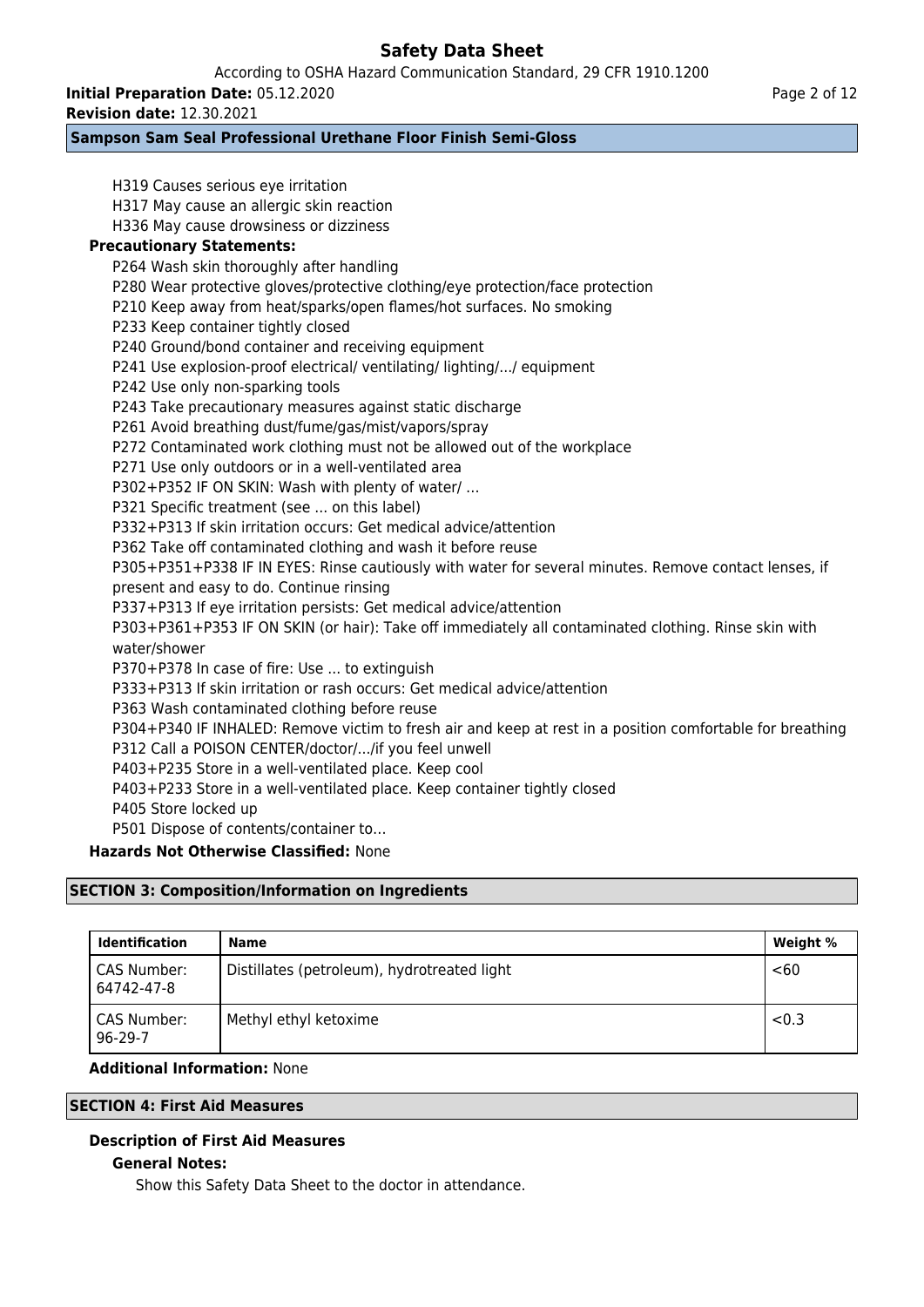According to OSHA Hazard Communication Standard, 29 CFR 1910.1200 **Initial Preparation Date:** 05.12.2020

**Revision date:** 12.30.2021

## **Sampson Sam Seal Professional Urethane Floor Finish Semi-Gloss**

## **After Inhalation:**

If inhaled, remove person to fresh air and place in a position comfortable for breathing. Keep person at rest. If breathing is difficult, administer oxygen. If breathing has stopped, provide artificial respiration. If experiencing respiratory symptoms, seek medical advice/attention.

If inhaled, remove person to fresh air and place in a position comfortable for breathing. Keep person at rest. If breathing is difficult, administer oxygen. If breathing has stopped, provide artificial respiration. If symptoms develop or persist, seek medical advice/attention.

## **After Skin Contact:**

Remove contaminated clothing and shoes. Rinse skin with copious amounts of water [shower] for several minutes. Launder contaminated clothing before reuse. If symptoms develop or persist, seek medical advice/attention.

## **After Eye Contact:**

Rinse eyes with plenty of water for several minutes. Remove contact lenses if present and easy to do so. Protect unexposed eye. If symptoms develop or persist, seek medical advice/attention. Rinse eyes with plenty of gently flowing lukewarm water for 15 minutes. Remove contact lenses if

present and easy to do so. Protect unexposed eye. If symptoms develop or persist, seek medical advice/attention.

### **After Swallowing:**

If swallowed, DO NOT induce vomiting unless told to do so by a physician or poison control center. Rinse mouth with water. Never give anything by mouth to an unconscious person. If spontaneous vomiting occurs, place on the left side with head down to prevent aspiration of liquid into the lungs. If symptoms develop or persist, seek medical advice/attention.

### **Most Important Symptoms and Effects, Both Acute and Delayed**

#### **Acute Symptoms and Effects:**

Skin contact may result in redness, pain, burning and inflammation.

Eye contact may result in irritation, redness, pain, inflammation, itching, burning and tearing.

Product is flammable. Exposure to sources of ignition may cause physical injury.

Dermal exposure may cause an allergic skin reaction. Symptoms may include irritation, redness, pain, rash, inflammation, itching, burning and dermatitis.

Inhalation may have adverse effects on the central nervous system. Symptoms may include drowsiness, dizziness, headache, nausea and lowering of consciousness. Acute overexposure via inhalation may result in respiratory distress, confusion and unconsciousness.

#### **Delayed Symptoms and Effects:**

Effects are dependent on exposure (dose, concentration, contact time).

## **Immediate Medical Attention and Special Treatment**

#### **Specific Treatment:**

Overexposure via inhalation requires urgent medical treatment.

Skin/eye burns require immediate treatment.

#### **Notes for the Doctor:**

Treat symptomatically.

## **SECTION 5: Firefighting Measures**

## **Extinguishing Media**

## **Suitable Extinguishing Media:**

Water mist/fog, carbon dioxide, dry chemical or alcohol resistant foam. Dry chemical, CO2, water spray or alcohol-resistant foam.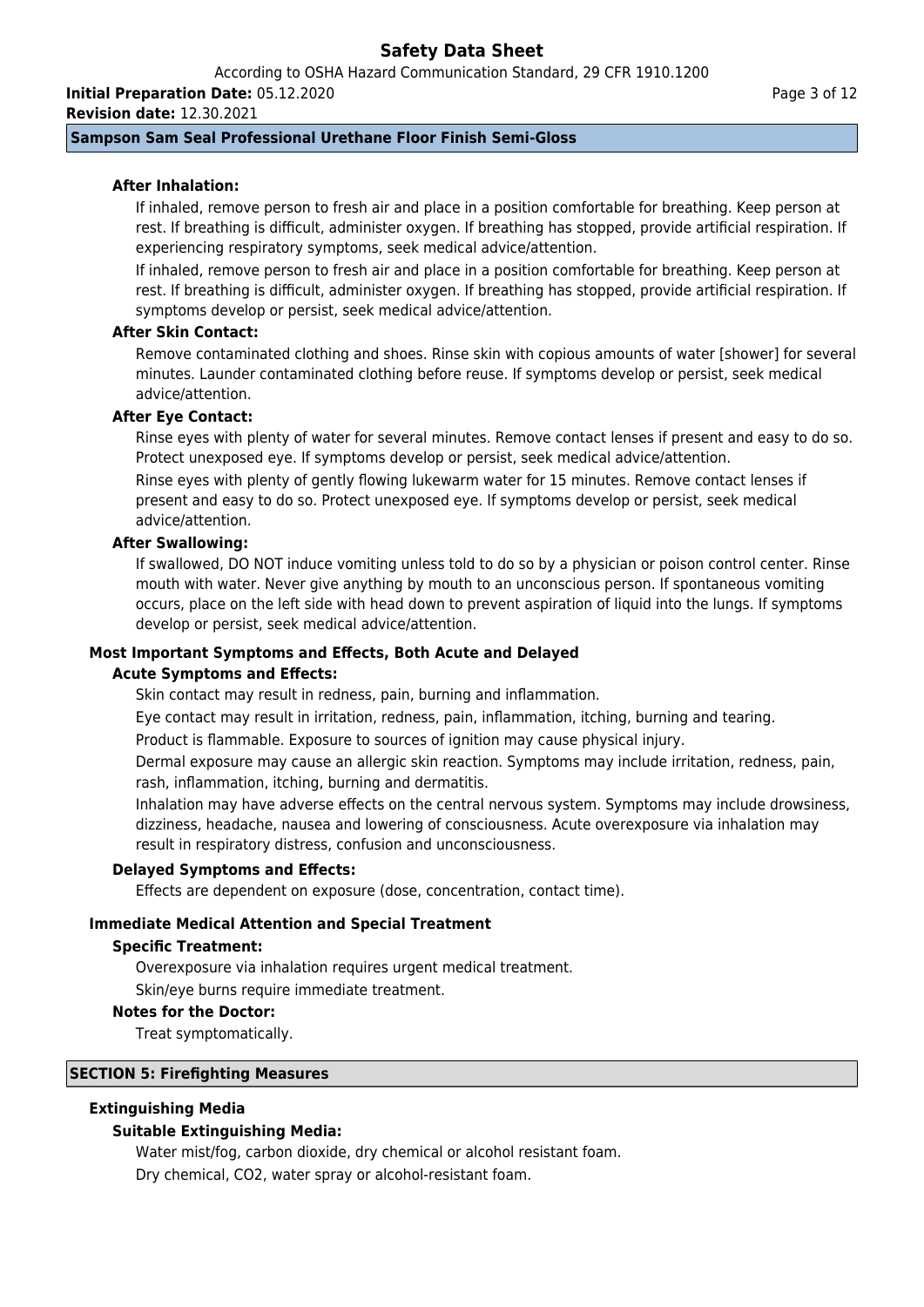According to OSHA Hazard Communication Standard, 29 CFR 1910.1200

**Initial Preparation Date:** 05.12.2020 **Revision date:** 12.30.2021

## **Sampson Sam Seal Professional Urethane Floor Finish Semi-Gloss**

## **Unsuitable Extinguishing Media:**

Do not use water jet.

## **Specific Hazards During Fire-Fighting:**

Thermal decomposition may produce irritating/toxic fumes/gases.

Flammable liquid. Will be easily ignitable by heat, sparks or flames. Vapors may form explosive mixtures with air. Vapors may travel to source of ignition and flash back. Most vapors are heavier than air. They will spread along ground and collect in low or confined areas (sewers, basements, tanks). Vapor explosion hazard indoors, outdoors or in sewers. Runoff to sewer may create fire or explosion hazard. Containers may explode when heated. Inhalation or contact with material may irritate or burn skin and eyes. Fire may produce irritating, corrosive and/or toxic gases. Vapors may cause dizziness or suffocation.

### **Special Protective Equipment for Firefighters:**

Fire-fighters should wear appropriate protective equipment and self-contained breathing apparatus (SCBA) with a full-face piece operated in positive pressure mode.

### **Special precautions:**

Avoid contact with skin, eyes, hair and clothing. Do not breathe fumes/gas/mists/aerosols/vapors/dusts. Move containers from fire area if safe to do so. Use water spray/fog for cooling fire exposed containers. Avoid unnecessary run-off of extinguishing media which may cause pollution.

Evacuate non-essential personnel. Ventilate closed spaces before entering. Consider initial evacuation for 300 meters in all directions. If tank/rail car is involved in the fire, ISOLATE for 800 meters in all directions. Fight fire from a maximum distance. Move containers from fire area if you can do it without risk. Use water spray/fog for cooling fire exposed containers. Withdraw immediately in case of rising sound from venting safety devices or discoloration of tank. Always stay away from tanks engulfed in fire. For massive fire, use unmanned hose holders or monitor nozzles. If this is impossible, withdraw from area and let fire burn. Stand by, at a safe distance, with extinguisher ready for possible re-ignition. A vapor-suppressing foam may be used to reduce vapors. Avoid unnecessary run-off of extinguishing media which may cause pollution. Do not handle damaged containers unless specialized to do so.

#### **SECTION 6: Accidental Release Measures**

## **Personal Precautions, Protective Equipment, and Emergency Procedures:**

Evacuate unnecessary personnel. Ventilate area. Extinguish any sources of ignition. Wear recommended personal protective equipment (see Section 8). Avoid contact with skin, eyes and clothing. Avoid breathing mist, vapor, dust, fume and spray. Do not walk through spilled material. Wash thoroughly after handling. Evacuate unnecessary personnel. Ventilate area. Extinguish any sources of ignition. All equipment used when handling the product must be grounded. Wear recommended personal protective equipment (see Section 8). Avoid contact with skin, eyes and clothing. Avoid breathing mist, vapor, dust, fume and spray. Do not walk through spilled material. Wash thoroughly after handling.

#### **Environmental Precautions:**

Prevent further leakage or spillage if safe to do so. Prevent from reaching drains, sewers and waterways. Discharge into the environment must be avoided.

## **Methods and Material for Containment and Cleaning Up:**

Do not touch damaged containers or spilled material unless wearing appropriate personal protective clothing. Stop leak if you can do it without risk. Contain and collect spillage and place in suitable container for future disposal. Dispose of in accordance with all applicable regulations (see Section 13).

Do not touch damaged containers or spilled material unless wearing appropriate personal protective clothing. Stop leak if you can do it without risk. A vapor-suppressing foam may be used to reduce vapors. Absorb or cover with dry earth, sand or other non-combustible material and transfer to containers for future disposal. Dispose of in accordance with all applicable regulations (see Section 13).

## **Reference to Other Sections:**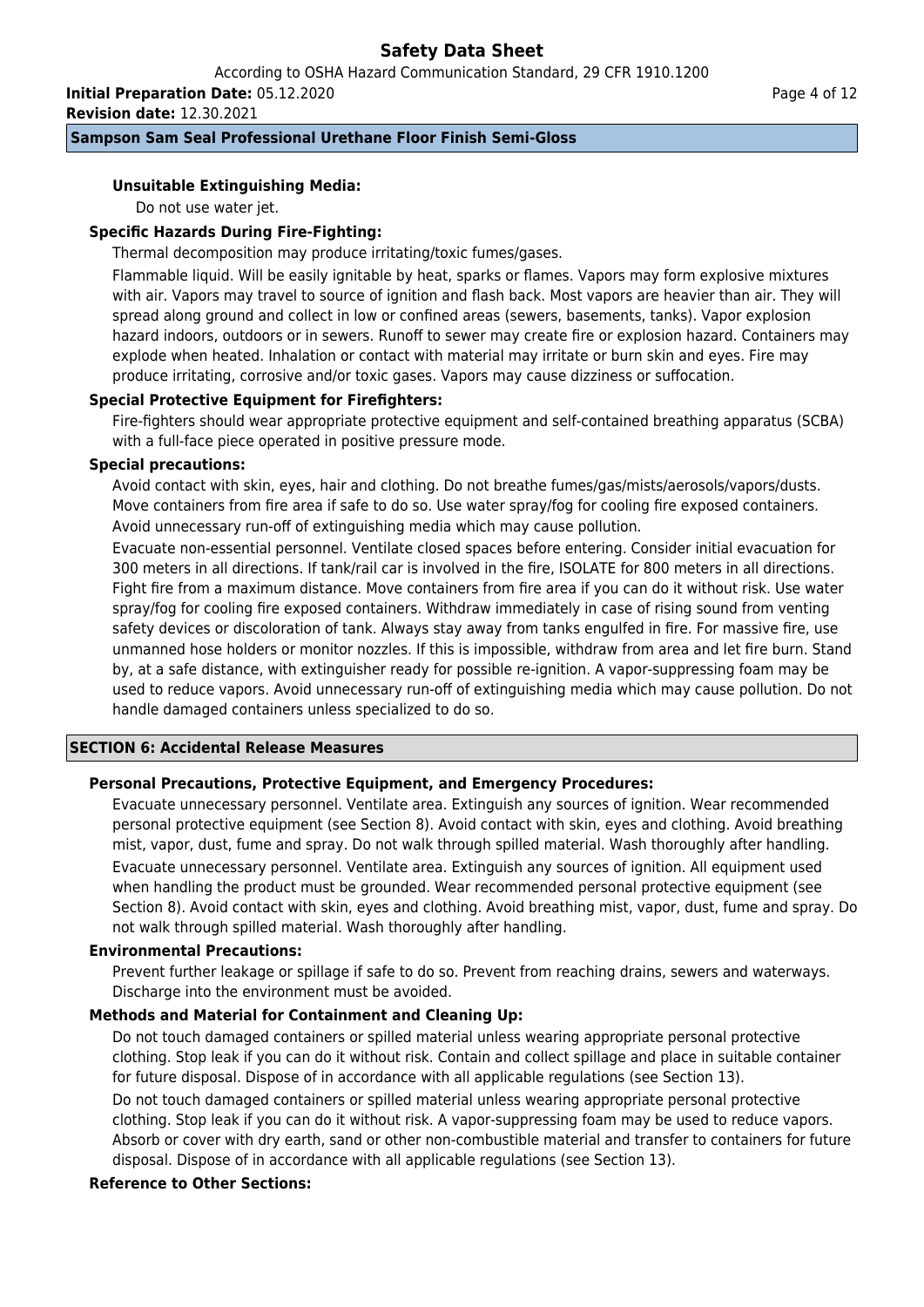According to OSHA Hazard Communication Standard, 29 CFR 1910.1200

**Initial Preparation Date:** 05.12.2020

**Revision date:** 12.30.2021

## **Sampson Sam Seal Professional Urethane Floor Finish Semi-Gloss**

For personal protective equipment see Section 8. For disposal see Section 13.

## **SECTION 7: Handling and Storage**

## **Precautions for Safe Handling:**

Use appropriate personal protective equipment (see Section 8). Use only with adequate ventilation. Avoid breathing mist/vapor/spray/dust. Do not eat, drink, smoke, or use personal products when handling chemical substances. Avoid contact with skin, eyes and clothing. Wash affected areas thoroughly after handling. Keep away from incompatible materials (See Section 10). Keep containers tightly closed when not in use.

Keep away from heat, hot surfaces, sparks, open flames and other ignition sources. No smoking. Use explosion-proof electrical, ventilating and lighting equipment. Take action to prevent static discharges. Handle containers with caution. Use appropriate personal protective equipment (see Section 8). Use only with adequate ventilation. Avoid breathing mist/vapor/spray/dust. Do not eat, drink, smoke, or use personal products when handling chemical substances. Avoid contact with skin, eyes and clothing. Wash affected areas thoroughly after handling. Keep away from incompatible materials (See Section 10). Keep containers tightly closed when not in use.

## **Conditions for Safe Storage, Including Any Incompatibilities:**

Store in cool, dry, well-ventilated location out of direct sunlight. Keep away from food and beverages. Protect from freezing and physical damage. Store away from heat, open flames and other sources of ignition. Keep container tightly sealed. Store away from incompatible materials (See Section 10).

## **SECTION 8: Exposure Controls/Personal Protection**

Only those substances with limit values have been included below.

## **Occupational Exposure Limit Values:**

| Country (Legal Basis)      | <b>Substance</b>                            | <b>Identifier</b> | <b>Permissible concentration</b>                                                                        |
|----------------------------|---------------------------------------------|-------------------|---------------------------------------------------------------------------------------------------------|
| lweel                      | Methyl ethyl ketoxime                       | $96-29-7$         | 8-Hour TWA: 36 mg/m <sup>3</sup> (10 ppm)                                                               |
| Iniosh                     | Distillates (petroleum), hydrotreated light | 64742-47-8        | REL-TWA: 350 mg/m <sup>3</sup> (up tp 10 hr<br>[petroleum distillates, naphtha])                        |
|                            | Distillates (petroleum), hydrotreated light | 64742-47-8        | Ceiling Limit: 1800 mg/m <sup>3</sup> ([15<br>min] petroleum distillates,<br>naphtha)                   |
|                            | Distillates (petroleum), hydrotreated light | 64742-47-8        | REL-TWA: 100 mg/m <sup>3</sup> (up to 10 hr<br>l[kerosene])                                             |
| IOSHA                      | Distillates (petroleum), hydrotreated light | 64742-47-8        | 8-Hour TWA-PEL: 2000 mg/m <sup>3</sup> (500)<br>ppm [aliphatic hydrocarbons])                           |
| United States (California) | Distillates (petroleum), hydrotreated light | 64742-47-8        | 8-Hour TWA-PEL: 1600 mg/m <sup>3</sup> (400<br>ppm [aliphatic hydrocarbons])                            |
| lacgih                     | Distillates (petroleum), hydrotreated light | 64742-47-8        | TLV-TWA: 200 mg/m <sup>3</sup> (Kerosene<br>and jet-fuels [non-aerosol], as<br>total hydrocarbon vapor) |

## **Biological Limit Values:**

No biological exposure limits noted for the ingredient(s).

### **Information on Monitoring Procedures:**

Not determined or not applicable.

## **Appropriate Engineering Controls:**

Emergency eye wash stations and safety showers should be available in the immediate vicinity of use or handling. Provide adequate ventilation to maintain the airborne concentrations of vapor, mists, and/or dusts below the applicable workplace exposure limits, while observing recognized national standards (or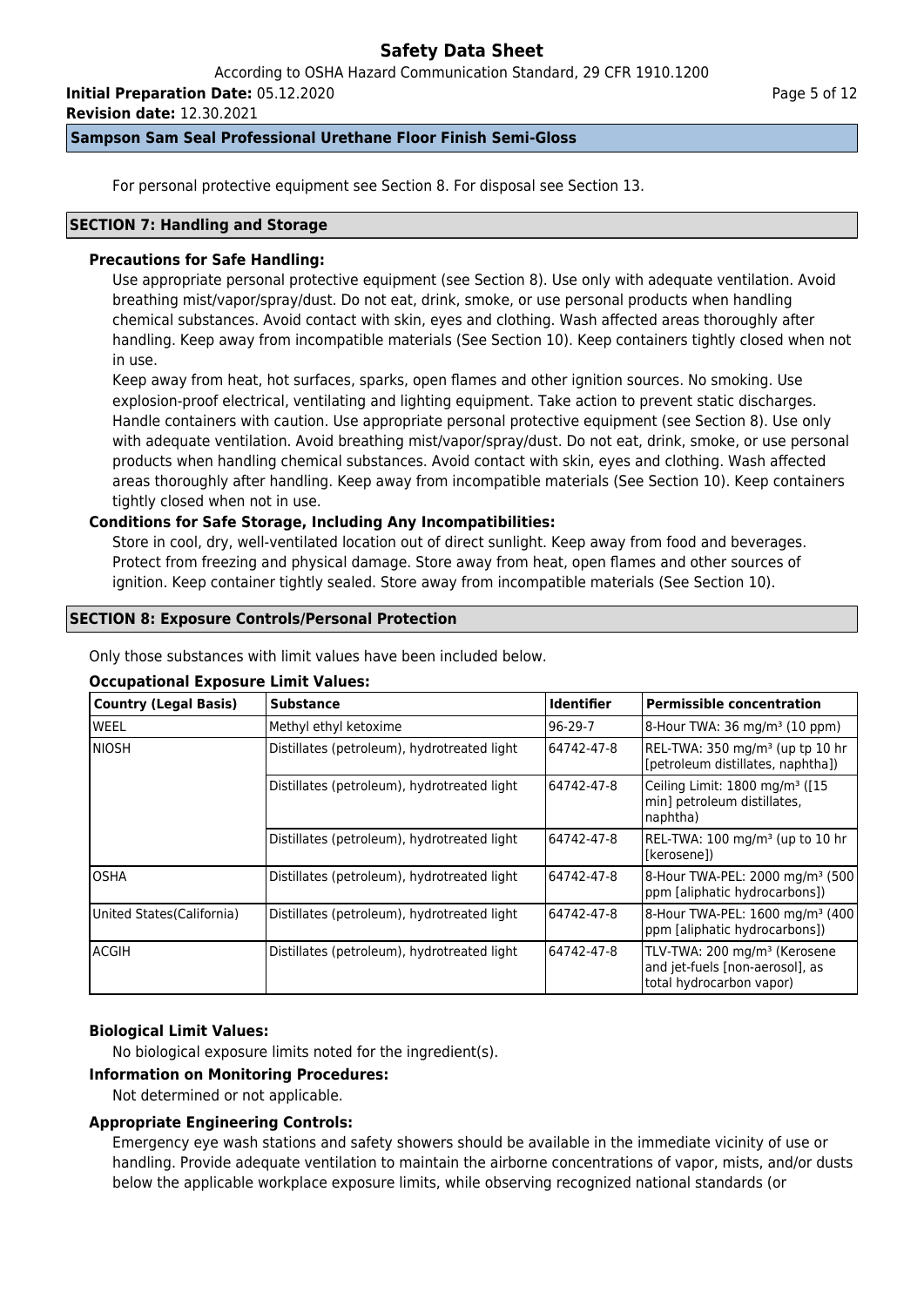According to OSHA Hazard Communication Standard, 29 CFR 1910.1200

**Initial Preparation Date:** 05.12.2020

**Revision date:** 12.30.2021

## **Sampson Sam Seal Professional Urethane Floor Finish Semi-Gloss**

equivalent).

### **Personal Protection Equipment**

### **Eye and Face Protection:**

Safety glasses or goggles. Use eye protection equipment that has been tested and approved by recognized national standards (or equivalent).

### **Skin and Body Protection:**

Chemical resistant, impervious gloves approved by the appropriate standards. Gloves must be inspected prior to use. Avoid skin contact with used gloves. Appropriate techniques should be used to remove used gloves and contaminated clothing. Personal protective equipment for the body should be selected based on the task being performed and the risks involved and should be approved by a specialist before handling this product. Ensure that all personal protective equipment is approved by recognized national standards (or equivalent).

## **Respiratory Protection:**

If engineering controls do not maintain airborne concentrations below the applicable workplace exposure limits, or to an acceptable level (if exposure limits have not been established), a respirator approved by recognized national standards (or equivalent) must be worn.

### **General Hygienic Measures:**

When handling chemical products, do not eat, drink or smoke. Wash hands after handling, before breaks, and at the end of the workday. Avoid contact with skin, eyes and clothing. Wash contaminated clothing before reuse. Perform routine housekeeping.

#### **SECTION 9: Physical and Chemical Properties**

#### **Information on Basic Physical and Chemical Properties**

| <b>Appearance</b>                         | Amber liquid        |
|-------------------------------------------|---------------------|
| Odor                                      | <b>Mild</b>         |
| <b>Odor threshold</b>                     | N/A                 |
| рH                                        | N/A                 |
| <b>Melting point/freezing point</b>       | N/A                 |
| Initial boiling point/range               | 161-198°C           |
| Flash point (closed cup)                  | $>$ 38 $^{\circ}$ C |
| <b>Evaporation rate</b>                   | N/A                 |
| <b>Flammability (solid, gas)</b>          | N/A                 |
| <b>Upper flammability/explosive limit</b> | N/A                 |
| Lower flammability/explosive limit        | 0.7%                |
| <b>Vapor pressure</b>                     | N/A                 |
| <b>Vapor density</b>                      | Heavier than air    |
| <b>Density</b>                            | $0.87 + -0.02$ g/cc |
| <b>Relative density</b>                   | $0.87 + - 0.02$     |
| <b>Solubilities</b>                       | N/A                 |
| Partition coefficient (n-octanol/water)   | N/A                 |
| <b>Auto/Self-ignition temperature</b>     | N/A                 |
| <b>Decomposition temperature</b>          | N/A                 |
| <b>Dynamic viscosity</b>                  | N/A                 |
| <b>Kinematic viscosity</b>                | N/A                 |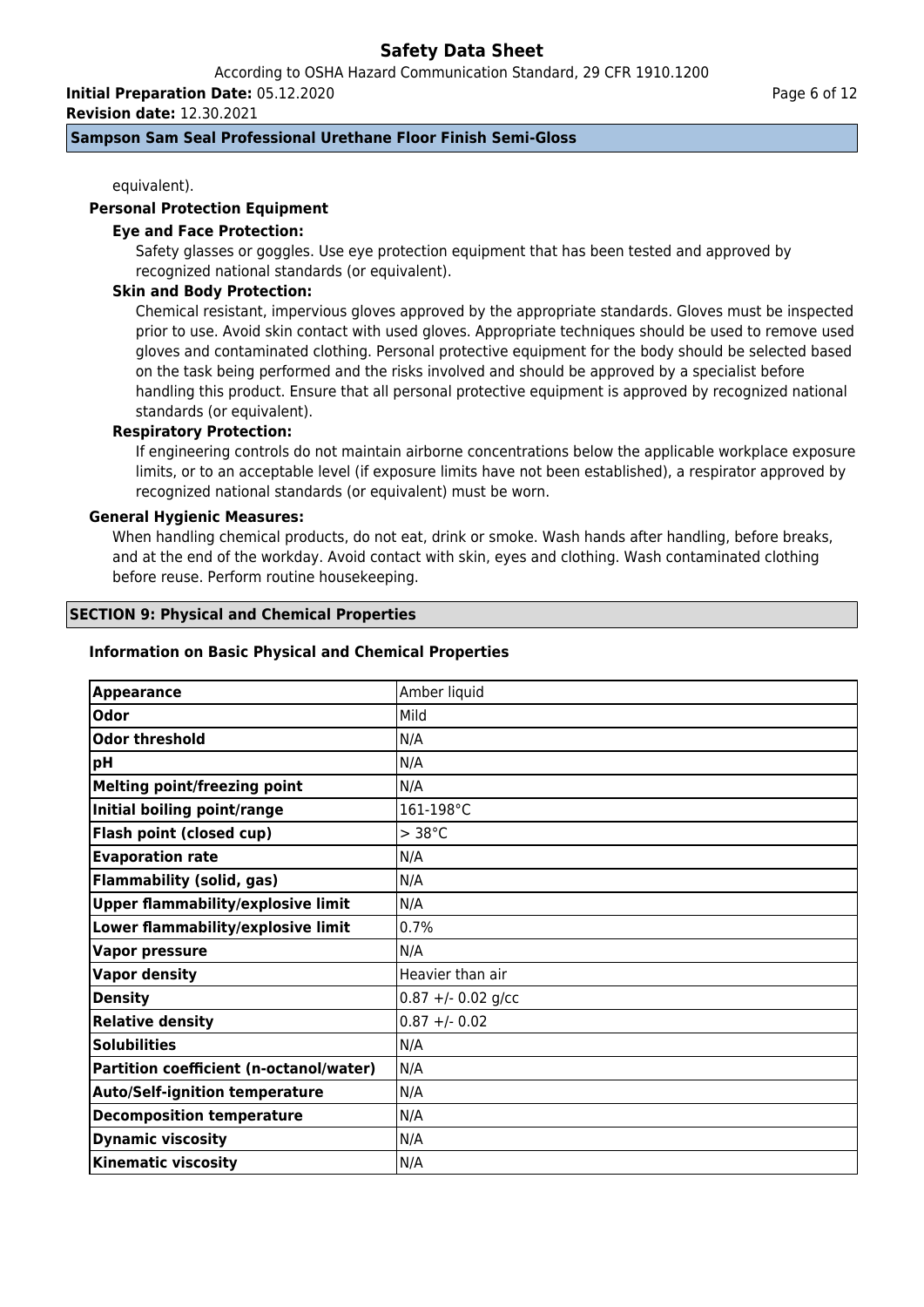According to OSHA Hazard Communication Standard, 29 CFR 1910.1200

**Initial Preparation Date:** 05.12.2020

**Revision date:** 12.30.2021

### **Sampson Sam Seal Professional Urethane Floor Finish Semi-Gloss**

| <b>Explosive properties</b> | IN/A |
|-----------------------------|------|
| <b>Oxidizing properties</b> | IN/A |

#### **SECTION 10: Stability and Reactivity**

### **Reactivity:**

Not reactive under recommended handling and storage conditions.

#### **Chemical Stability:**

Stable under recommended handling and storage conditions.

#### **Possibility of Hazardous Reactions:**

Hazardous reactions are not anticipated under recommended conditions of handling and storage.

#### **Conditions to Avoid:**

Extreme heat, open flames, hot surfaces, sparks, ignition sources and incompatible materials. Extreme heat, open flames, hot surfaces, sparks, ignition sources, static electricity and incompatible materials. Vapor accumulation in low or confined areas.

#### **Incompatible Materials:**

None known.

## **Hazardous Decomposition Products:**

Under normal conditions of storage and use, hazardous decomposition products should not be produced.

#### **SECTION 11: Toxicological Information**

#### **Acute Toxicity**

**Assessment:** Based on available data, the classification criteria are not met.

### **Product Data:** No data available.

## **Substance Data:**

| <b>Name</b>                                    | <b>Route</b>    | Result                                                   |
|------------------------------------------------|-----------------|----------------------------------------------------------|
| Distillates (petroleum),<br>hydrotreated light | loral           | LD50 Rat: >5000 mg/kg                                    |
|                                                | ldermal         | LD50 Rabbit: >2000 mg/kg                                 |
|                                                | inhalation      | LC50 Rat: >5.28 mg/L (4 hr [vapor])                      |
| Methyl ethyl ketoxime                          | loral           | LD50 Rat: 2326 mg/kg                                     |
|                                                | ldermal         | LD50 Rabbit: $> 1000$ mg/kg                              |
|                                                | Dermal ATE      | LD50 Rabbit: 1100 mg/kg                                  |
|                                                | <b>Oral ATE</b> | LD50 Rat: 100 mg/kg                                      |
|                                                | inhalation      | $ L C50 \text{ Rat:} > 4.83 \text{ mg/L}$ (4 hr (vapor)) |

## **Skin Corrosion/Irritation**

## **Assessment:**

Causes skin irritation.

## **Product Data:**

No data available.

#### **Substance Data:**

| $\sqrt{\mathsf{Name}}$ | Result                   |
|------------------------|--------------------------|
| Methyl ethyl ketoxime  | ICauses skin irritation. |

#### **Serious Eye Damage/Irritation**

**Assessment:**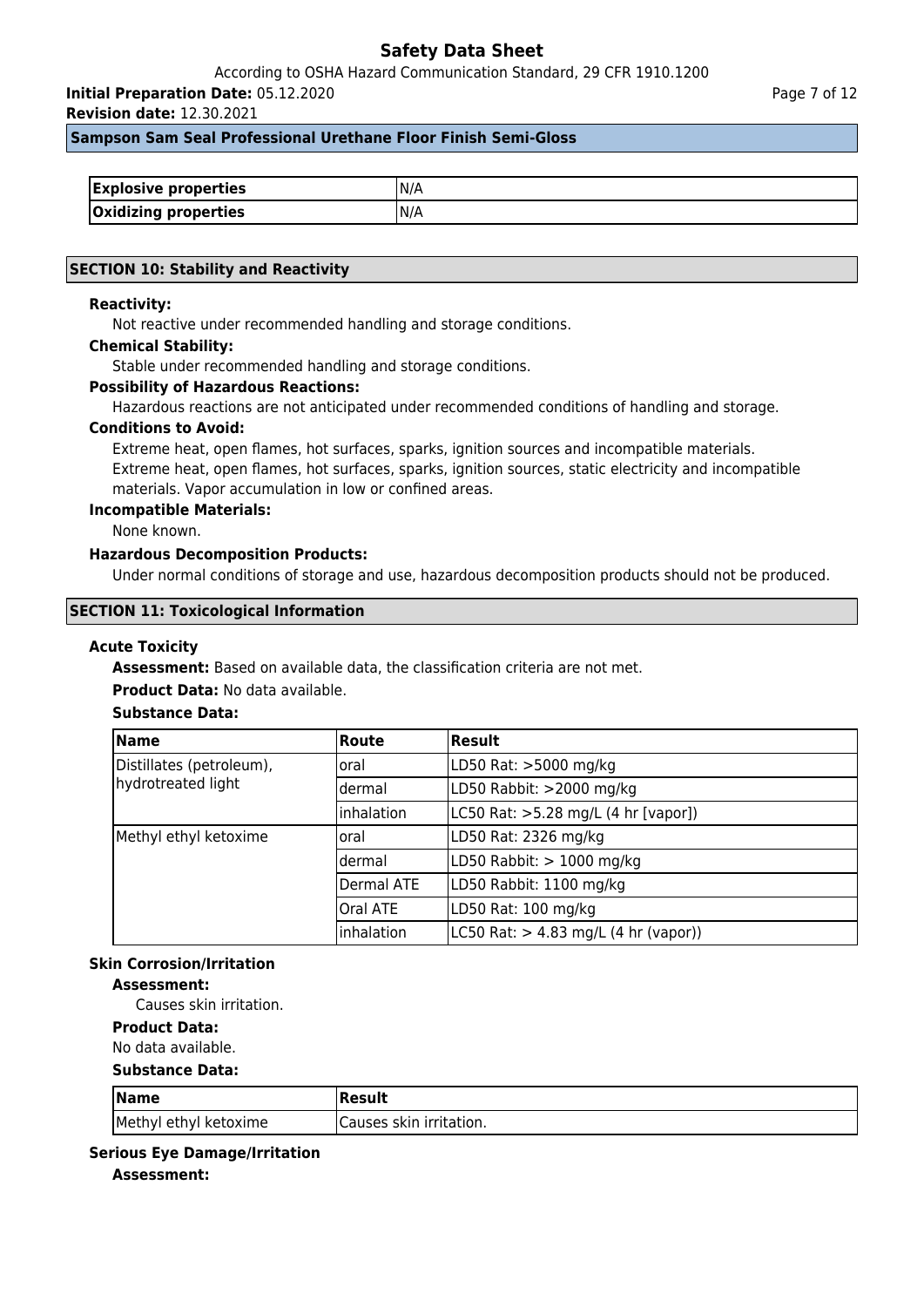## According to OSHA Hazard Communication Standard, 29 CFR 1910.1200

**Initial Preparation Date:** 05.12.2020

**Revision date:** 12.30.2021

## **Sampson Sam Seal Professional Urethane Floor Finish Semi-Gloss**

Causes serious eye irritation.

#### **Product Data:**

No data available.

#### **Substance Data:**

| <b>Name</b>           | Result                      |
|-----------------------|-----------------------------|
| Methyl ethyl ketoxime | (Causes serious eye damage. |

#### **Respiratory or Skin Sensitization**

### **Assessment:**

May cause an allergic skin reaction.

### **Product Data:**

No data available.

#### **Substance Data:**

| <b>Name</b>           | Result                               |
|-----------------------|--------------------------------------|
| Methyl ethyl ketoxime | May cause an allergic skin reaction. |

### **Carcinogenicity**

**Assessment:** Based on available data, the classification criteria are not met.

#### **Product Data:** No data available.

## **Substance Data:**

| <b>Name</b>           | <b> Species</b> | 'Result            |
|-----------------------|-----------------|--------------------|
| Methyl ethyl ketoxime |                 | IMay cause cancer. |

#### **International Agency for Research on Cancer (IARC):**

| <b>Name</b>                                    | <b>Classification</b> |
|------------------------------------------------|-----------------------|
| Distillates (petroleum),<br>hydrotreated light | Not Applicable        |
| Methyl ethyl ketoxime                          | Not Applicable        |

#### **National Toxicology Program (NTP):**

| <b>Name</b>                                    | <b>Classification</b> |
|------------------------------------------------|-----------------------|
| Distillates (petroleum),<br>hydrotreated light | Not Applicable        |
| Methyl ethyl ketoxime                          | Not Applicable        |

#### **OSHA Carcinogens:** Not applicable

#### **Germ Cell Mutagenicity**

**Assessment:** Based on available data, the classification criteria are not met.

#### **Product Data:**

No data available.

**Substance Data:** No data available.

## **Reproductive Toxicity**

**Assessment:** Based on available data, the classification criteria are not met.

#### **Product Data:**

No data available.

**Substance Data:** No data available.

## **Specific Target Organ Toxicity (Single Exposure)**

## **Assessment:**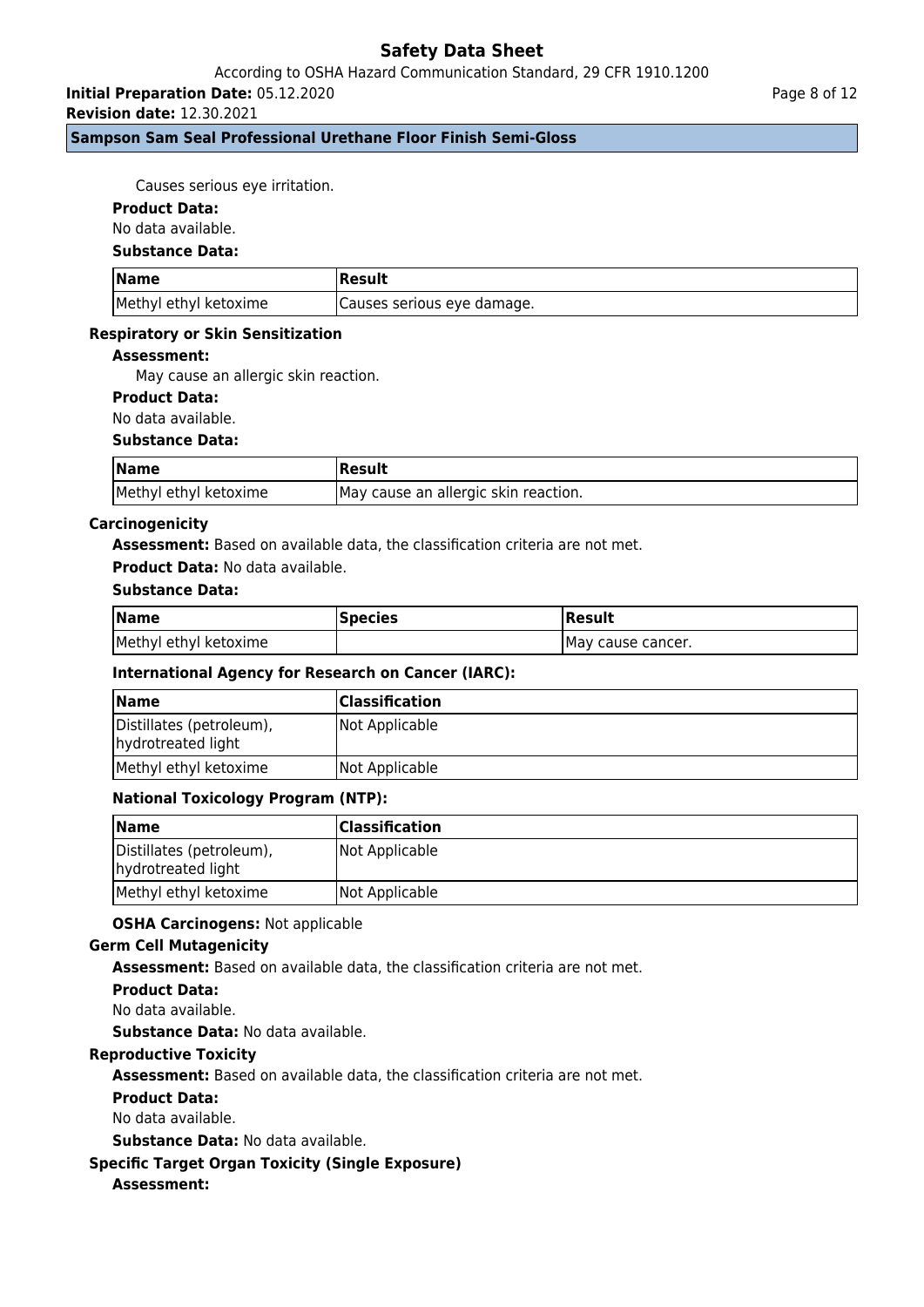## According to OSHA Hazard Communication Standard, 29 CFR 1910.1200

**Initial Preparation Date:** 05.12.2020

**Revision date:** 12.30.2021

**Sampson Sam Seal Professional Urethane Floor Finish Semi-Gloss**

May cause drowsiness or dizziness.

#### **Product Data:**

No data available.

## **Substance Data:**

| <b>Name</b>           | <b> Result</b>                          |
|-----------------------|-----------------------------------------|
| Methyl ethyl ketoxime | May cause drowsiness or dizziness.      |
|                       | Causes damage to the respiratory tract. |

### **Specific Target Organ Toxicity (Repeated Exposure)**

**Assessment:** Based on available data, the classification criteria are not met.

**Product Data:**

No data available.

#### **Substance Data:**

| <b>Name</b>           | Result                                                                           |
|-----------------------|----------------------------------------------------------------------------------|
| Methyl ethyl ketoxime | May cause damage to the blood system through prolonged or repeated<br>Jexposure. |

### **Aspiration toxicity**

**Assessment:** Based on available data, the classification criteria are not met.

## **Product Data:**

No data available.

#### **Substance Data:**

| <b>Name</b>                                    | <b> Result</b>                                |
|------------------------------------------------|-----------------------------------------------|
| Distillates (petroleum),<br>hydrotreated light | May be fatal if swallowed and enters airways. |

#### **Information on Likely Routes of Exposure:**

#### No data available.

## **Symptoms Related to the Physical, Chemical, and Toxicological Characteristics:** No data available.

**Other Information:**

No data available.

#### **SECTION 12: Ecological Information**

## **Acute (Short-Term) Toxicity**

**Assessment:** Based on available data, the classification criteria are not met. **Product Data:** No data available.

#### **Substance Data:**

| <b>Name</b>                                    | <b>Result</b>                                                         |
|------------------------------------------------|-----------------------------------------------------------------------|
| Distillates (petroleum),<br>hydrotreated light | Fish LC50 Lepomis macrochirus: 2.2 mg/L (96 hr)                       |
|                                                | Aquatic Invertebrates EC50 Daphnia magna: 1.4 mg/L (48 hr)            |
|                                                | Aquatic Plants EC50 Pseudokirchneriella subcapitata: 6.7 mg/L (72 hr) |
| Methyl ethyl ketoxime                          | Fish LC50 Oryzias latipes: > 100 mg/L (96 hr)                         |
|                                                | Aquatic Invertebrates EC50 Daphnia magna: 201 mg/L (48 hr)            |
|                                                | Aquatic Plants EC50 Scenedesmus capricornutum: 6.09 mg/L (72 hr)      |

## **Chronic (Long-Term) Toxicity**

**Assessment:** Based on available data, the classification criteria are not met.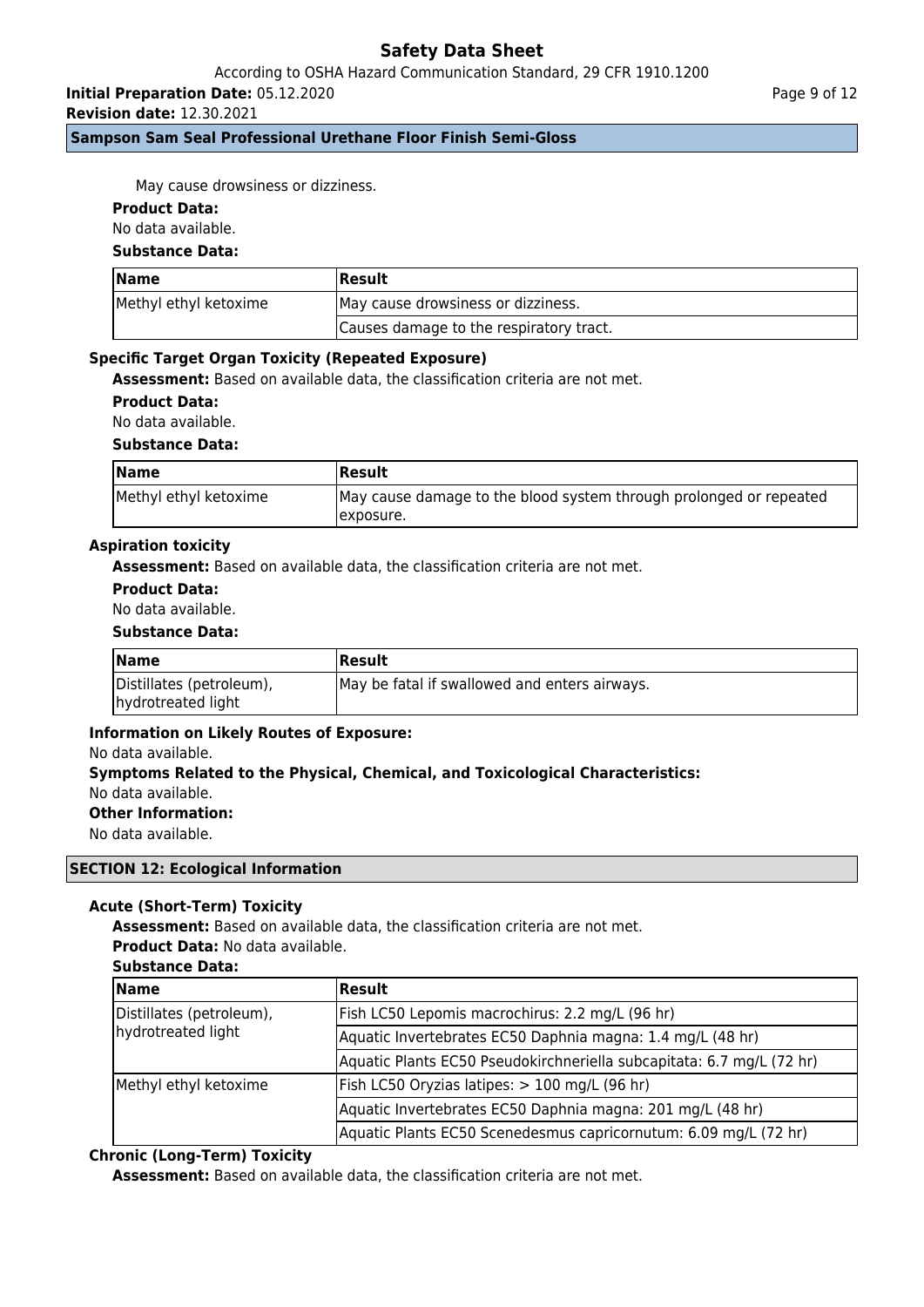According to OSHA Hazard Communication Standard, 29 CFR 1910.1200

**Initial Preparation Date:** 05.12.2020

**Revision date:** 12.30.2021

Page 10 of 12

**Sampson Sam Seal Professional Urethane Floor Finish Semi-Gloss**

## **Product Data:** No data available.

## **Substance Data:**

| <b>Name</b>                                    | Result                                                           |
|------------------------------------------------|------------------------------------------------------------------|
| Methyl ethyl ketoxime                          | [Fish NOEC Oryzias latipes: 50 mg/L (14 d)                       |
|                                                | Aquatic Invertebrates NOEC Daphnia magna: >= 100 mg/L (21 d)     |
|                                                | Aquatic Plants NOEC Scenedesmus capricornutum: 1.02 mg/L (72 hr) |
| Distillates (petroleum),<br>hydrotreated light | Aquatic Invertebrates EC50 Daphnia magna: 0.81 mg/L (21 d)       |

## **Persistence and Degradability**

**Product Data:** No data available.

### **Substance Data:**

| <b>Name</b>                                    | Result                                                           |
|------------------------------------------------|------------------------------------------------------------------|
| Methyl ethyl ketoxime                          | Inherently biodegradable (70% degradation after 18 days).        |
| Distillates (petroleum),<br>hydrotreated light | Substance is considered to be inherently biodegradable in water. |

## **Bioaccumulative Potential**

## **Product Data:** No data available.

### **Substance Data:**

| Name                                           | <b>Result</b>                                                                                                                                                        |
|------------------------------------------------|----------------------------------------------------------------------------------------------------------------------------------------------------------------------|
| Methyl ethyl ketoxime                          | IBCF: 5.8                                                                                                                                                            |
| Distillates (petroleum),<br>hydrotreated light | This substance is a hydrocarbon UVCB. Standard tests for this endpoint are<br>intended for single substances and are not appropriate for this complex<br>Isubstance. |

## **Mobility in Soil**

**Product Data:** No data available.

#### **Substance Data:**

| Name                                           | Result                                                                                                                                                               |
|------------------------------------------------|----------------------------------------------------------------------------------------------------------------------------------------------------------------------|
| Distillates (petroleum),<br>hydrotreated light | This substance is a hydrocarbon UVCB. Standard tests for this endpoint are<br>intended for single substances and are not appropriate for this complex<br>Isubstance. |

## **Results of PBT and vPvB assessment**

## **Product Data:**

**PBT assessment:** This product does not contain any substances that are assessed to be a PBT. **vPvB assessment:** This product does not contain any substances that are assessed to be a vPvB.

## **Substance Data:**

## **PBT assessment:**

| Methyl ethyl ketoxime                          | The substance is not PBT.                                                                                                               |  |  |
|------------------------------------------------|-----------------------------------------------------------------------------------------------------------------------------------------|--|--|
| Distillates (petroleum),<br>hydrotreated light | This substance is a UVCB and does not contain constituents included in<br>the SVHC candidate list as PBT at concentrations above 0.1%.  |  |  |
| vPvB assessment:                               |                                                                                                                                         |  |  |
| Methyl ethyl ketoxime                          | The substance is not vPvB.                                                                                                              |  |  |
| Distillates (petroleum),<br>hydrotreated light | This substance is a UVCB and does not contain constituents included in<br>the SVHC candidate list as vPvB at concentrations above 0.1%. |  |  |

**Other Adverse Effects:** No data available.

## **SECTION 13: Disposal Considerations**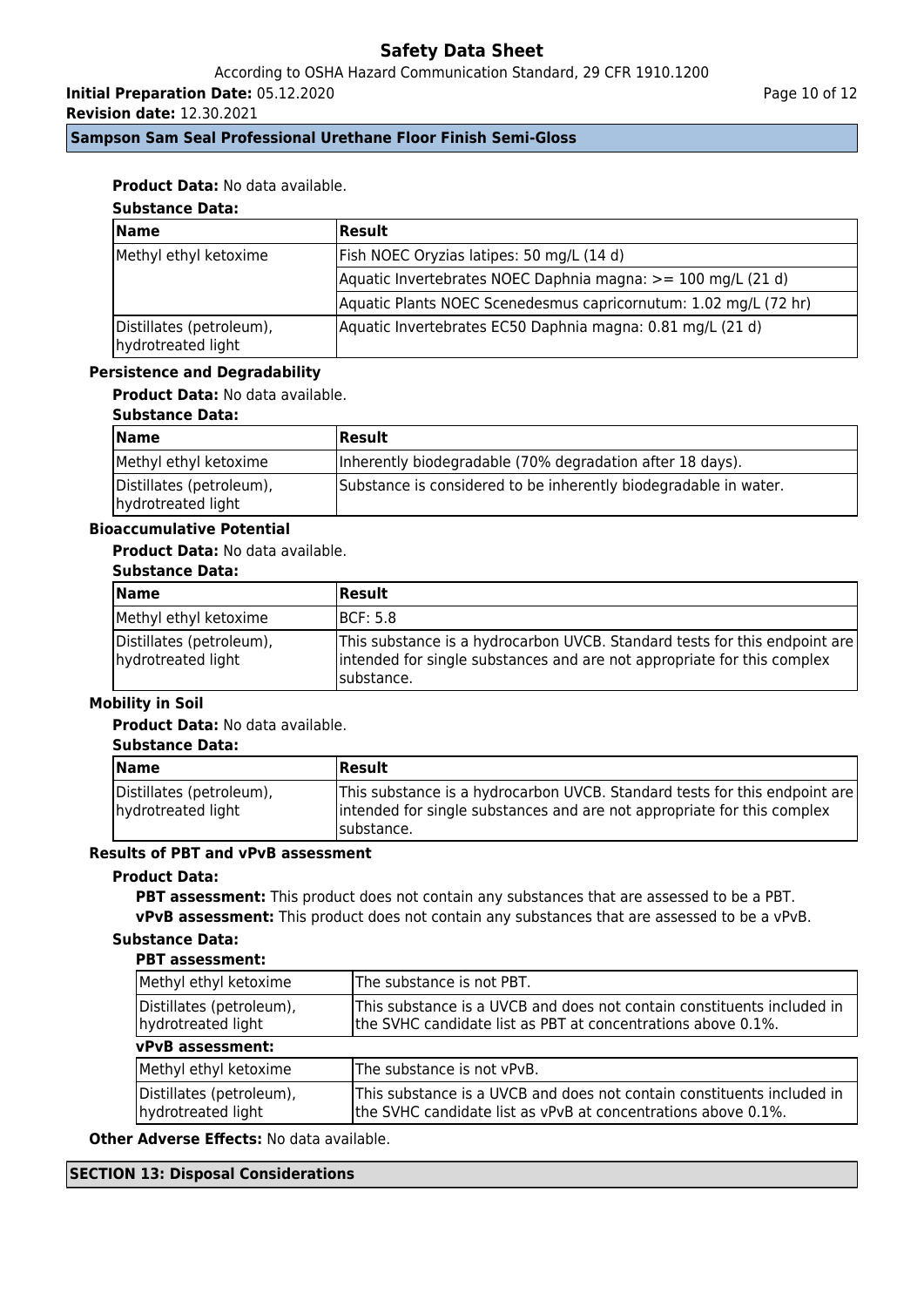According to OSHA Hazard Communication Standard, 29 CFR 1910.1200 **Initial Preparation Date:** 05.12.2020

**Revision date:** 12.30.2021

## **Sampson Sam Seal Professional Urethane Floor Finish Semi-Gloss**

## **Disposal Methods:**

Do not dump into any sewers, on the ground or into any body of water. Store material for disposal as indicated in Section 7 Handling and Storage. Dispose of in accordance with local, state, and federal laws and regulations. Under RCRA, it is the responsibility of the user of the product to determine, at the time of disposal, whether the product meets RCRA criteria for hazardous waste.

## **Contaminated packages:**

Not determined or not applicable.

## **SECTION 14: Transport Information**

## **United States Transportation of Dangerous Goods (49 CFR DOT)**

| UN Number                           | UN 1263, Combustible, No red label required |
|-------------------------------------|---------------------------------------------|
| <b>UN Proper Shipping Name</b>      | Paint                                       |
| UN Transport Hazard Class(es)       |                                             |
| <b>Packing Group</b>                | Ш                                           |
| <b>Environmental Hazards</b>        | l None                                      |
| <b>Special Precautions for User</b> | None                                        |

## **International Maritime Dangerous Goods (IMDG)**

| UN Number                           | UN1263 |
|-------------------------------------|--------|
| UN Proper Shipping Name             | Paint  |
| UN Transport Hazard Class(es)       |        |
|                                     |        |
| <b>Packing Group</b>                | Ш      |
| <b>Environmental Hazards</b>        | l None |
| <b>Special Precautions for User</b> | l None |

## **International Air Transport Association Dangerous Goods Regulations (IATA-DGR)**

| UN Number                           | UN1263 |
|-------------------------------------|--------|
| UN Proper Shipping Name             | Paint  |
| UN Transport Hazard Class(es)       |        |
| <b>Packing Group</b>                | Ш      |
| <b>Environmental Hazards</b>        | None   |
| <b>Special Precautions for User</b> | None   |

## **SECTION 15: Regulatory Information**

## **United States Regulations**

**Inventory Listing (TSCA):** All ingredients are listed-active or exempt.

**Significant New Use Rule (TSCA Section 5):** None of the ingredients are listed.

**Export Notification under TSCA Section 12(b):** None of the ingredients are listed.